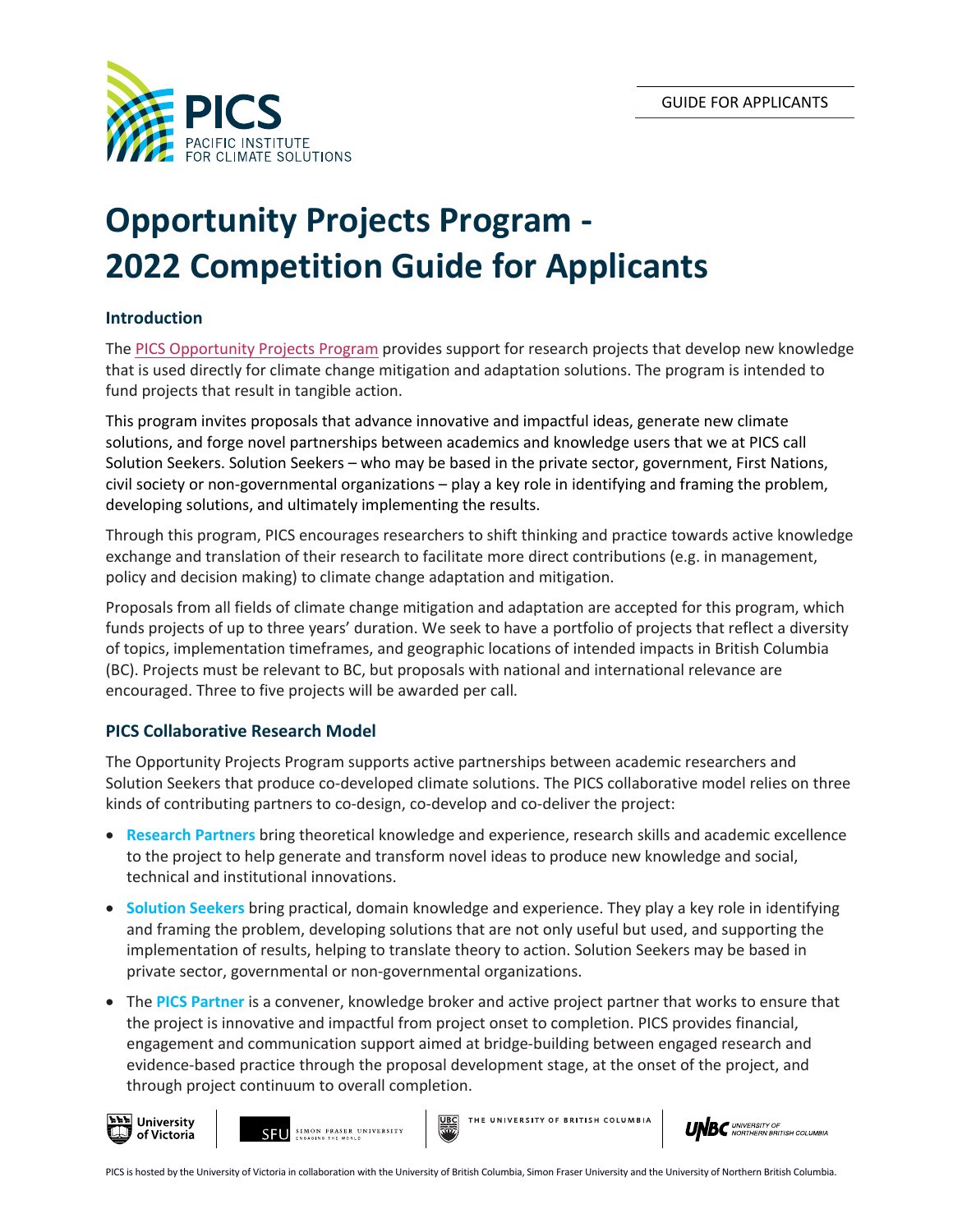

# **Eligible Activities and Recipients**

Proposals must be submitted by a project team's Principal Investigator (PI), who must be a full-time faculty member at one of the four PICS universities (University of British Columbia, Simon Fraser University, University of Northern British Columbia, University of Victoria).

Project proposals may request support for up to three years. Matching funding from a solution seeker or other partner is not a requirement, but demonstration of leveraging PICS funding to secure additional funds and resources is encouraged.

Opportunity Projects must improve climate solutions expertise and capacity in BC. To this end, at least 50 percent of research funds must be used to support graduate student stipends and postdoctoral fellows at one or more of the four PICS universities.

Researchers located outside of BC are welcome to be part of a project team so long as this minimum requirement is met. Project teams comprising two or more Research Partners from diverse disciplines and Solution Seekers with complementary implementation skills are encouraged to apply.

Proposals should define anticipated impact from research and non-research activities. Project implementation activities should begin during the funding period and continue after the completion of the funding period.

Occasionally, a solution seeker interested in forming a research partnership may not have an existing relationship with a researcher. Or, the work may be at an early stage and it may be difficult to envision how innovative projects will produce knowledge that can be put to practical use. In such cases, proponents are encouraged to contact PICS before submitting a proposal to obtain assistance in forming suitable partnerships.

With regards to Intellectual Property (IP), proposals should envision the use of research results for widespread benefit in BC, Canada and internationally. PICS expects the publication of research results to be in open literature and encourages researchers to explore high quality open-access publication options. Proposed research activities should align with the IP policies of the academic institutions and/or research agreements in place, and participants are expected to identify, disclose, and address any potential conflicts as early as possible.

### **Proposal requirements and submission details for the Opportunity Projects Program:**

- The deadline for proposal submissions is August 3rd, 2022 at 11:59 p.m. PDT
- Proposals must be submitted to [picsopp@uvic.ca.](mailto:picsopp@uvic.ca?subject=)
- Notification of adjudication decisions will be made in December 2022.
- The official start date of projects will be on or after January 1, 2023.
- Project duration should be based on the scope of work, but shall not exceed three years. Projects of shorter duration are welcome.
- Maximum project support is \$180,000 distributed over three years. Smaller budgets are welcome.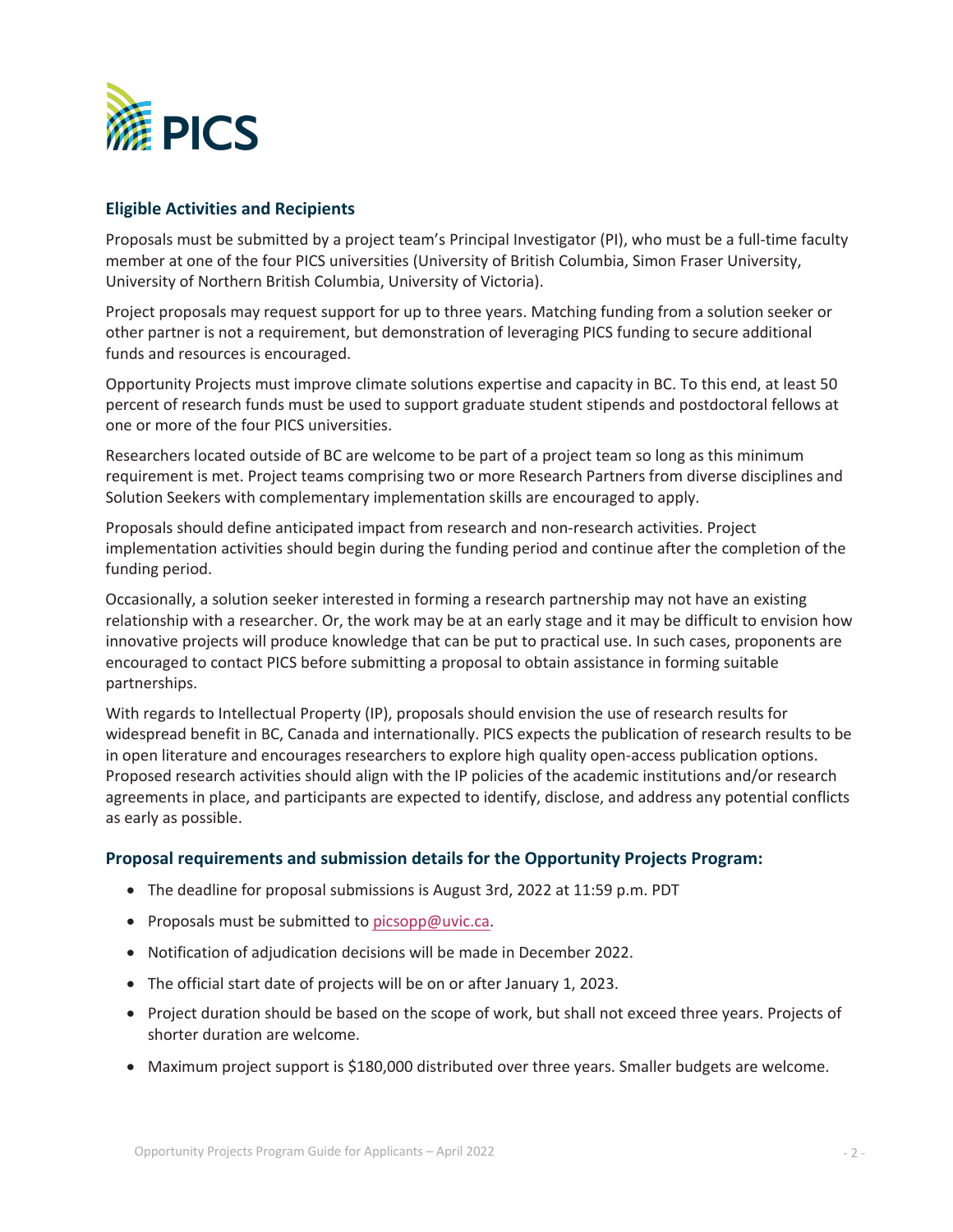

- At least 50 percent of requested project funding must be used to support graduate student stipends and/or postdoctoral fellows' salaries at Simon Fraser University, University of Victoria, University of Northern British Columbia or the University of British Columbia.
- Proposals should be prepared using the format described in **Appendix A** and include a budget using the format described in **Appendix B**.
- Awarded projects will be required to adhere to the Terms of Reference described in **Appendix C**.
- Applicants are encouraged to contact PICS at [picsopp@uvic.ca](mailto:picsopp@uvic.ca?subject=) to discuss their proposal before submitting it. PICS may provide some guidance to increase alignment with the Opportunity Projects Program.

### **Evaluation**

Proposals will be initially evaluated for alignment with PICS' objectives by PICS staff and domain experts. Promising proposals will enter into an international peer review process that includes both academics and solution seeker communities to ensure the targeted solutions are valuable and research excellence is achievable.

Proposals will be evaluated on the following three areas with equal weighting given to each:

- 1. Relevance of the proposed project to meaningful climate change solutions:
	- The project has high potential to contribute to reduced carbon emissions and/or effective adaptation to climate change in BC and beyond.
	- The project demonstrates the need for original research to address the specific climate change adaptation and/or mitigation problem and contribute to its solution.
	- The proposed solution and research approach are demonstrably original.
	- The project identifies the main intended outcome(s) and longer-term impacts and explains the means by which the project will contribute to and track their realization.
- 2. Credibility of the research component of the proposed project:
	- The research problem, research question, objectives and supporting activities are clearly defined and logically defended.
	- Research methods and team are well-suited and qualified to answer the research questions and achieve the objectives.
	- The proposal reflects critical understanding of relevant theory and experience from a variety of perspectives and contributes to the knowledge base in the relevant domain.
	- Risks to the research or potentially negative effects of the project are clearly stated and accounted for.
	- Plans for collaboration and project management clearly outline all partners' roles and contributions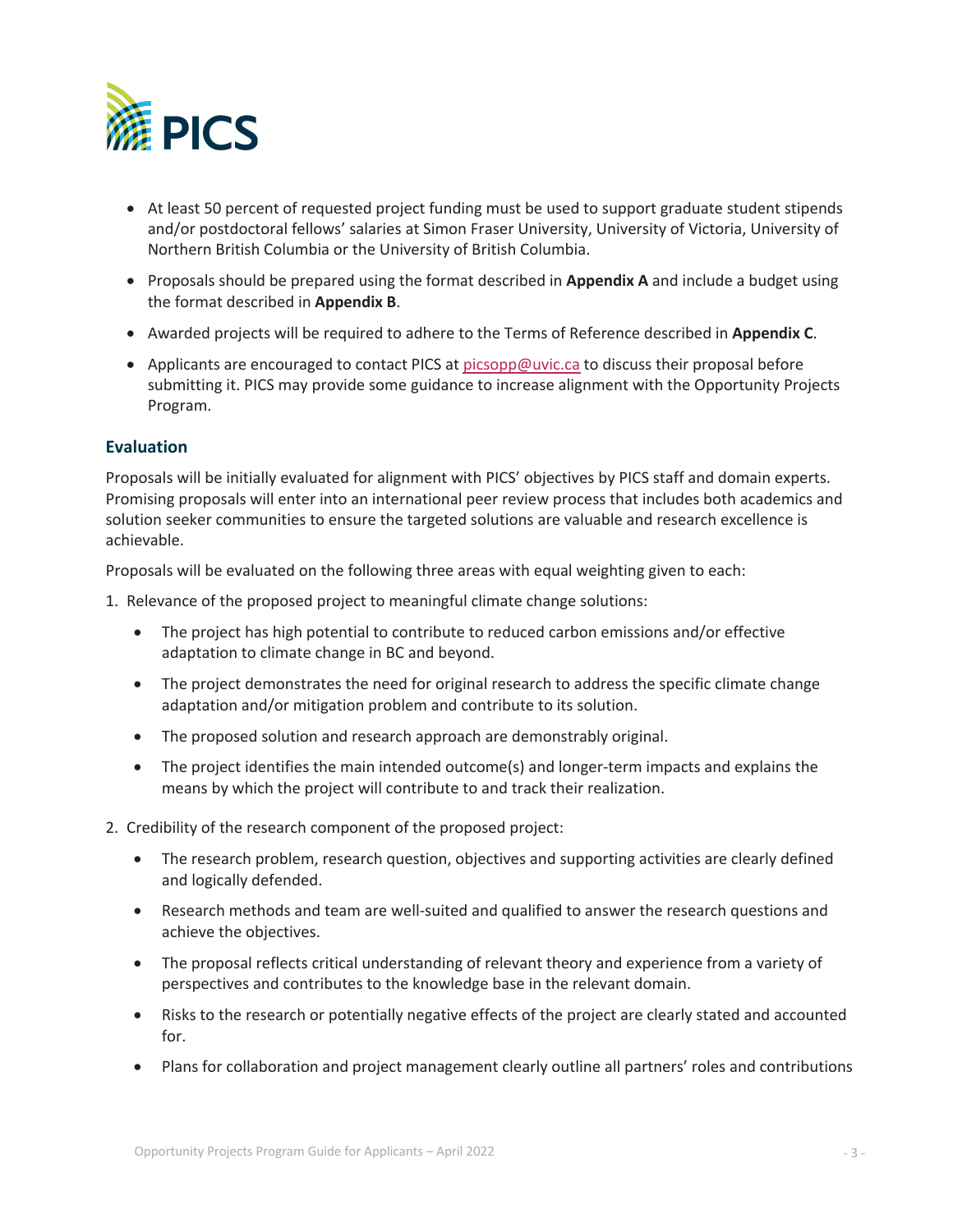

in defining the research problem, co-designing, co-producing and implementing the research results.

- Wider user engagement, knowledge translation and implementation plans are clearly described.
- Budget is realistic and other resources are sufficient to make the proposed work successful.
- 3. Effectiveness of proposed project:
	- The project plan includes strong, specific actions to engage with intended users and to position the research results for use.
	- The proposal anticipates and appropriately takes into account stakeholder and other perspectives, values, and contexts.
	- Indicators and methods for monitoring impact during the project and for assessing outcomes afterwards are proposed.
	- The project will help build capacity in the identified area (e.g., students/postdocs; dissemination to academic and user communities, etc.).
	- Partnerships contribute to diversity and interdisciplinarity in the project and enhance representativeness.

### **A complete proposal will include:**

- $\checkmark$  [Cover page](https://pics.uvic.ca/sites/default/files/PICS_OPPcoverpg_GEN2021.pdf) using template supplied
- $\checkmark$  Maximum five-page proposal prepared according to guidelines in Appendix A
- $\checkmark$  Literature citations
- $\checkmark$  Project management plan
- $\checkmark$  Budget details and justification prepared according to guidelines in Appendix B
- $\checkmark$  List of suggested reviewers from outside of BC
- $\checkmark$  CVs (maximum two page) for major project participants

PICS will acknowledge receipt of the proposal within one week. If you do not receive a receipt email within a week, phone (250) 853-3595.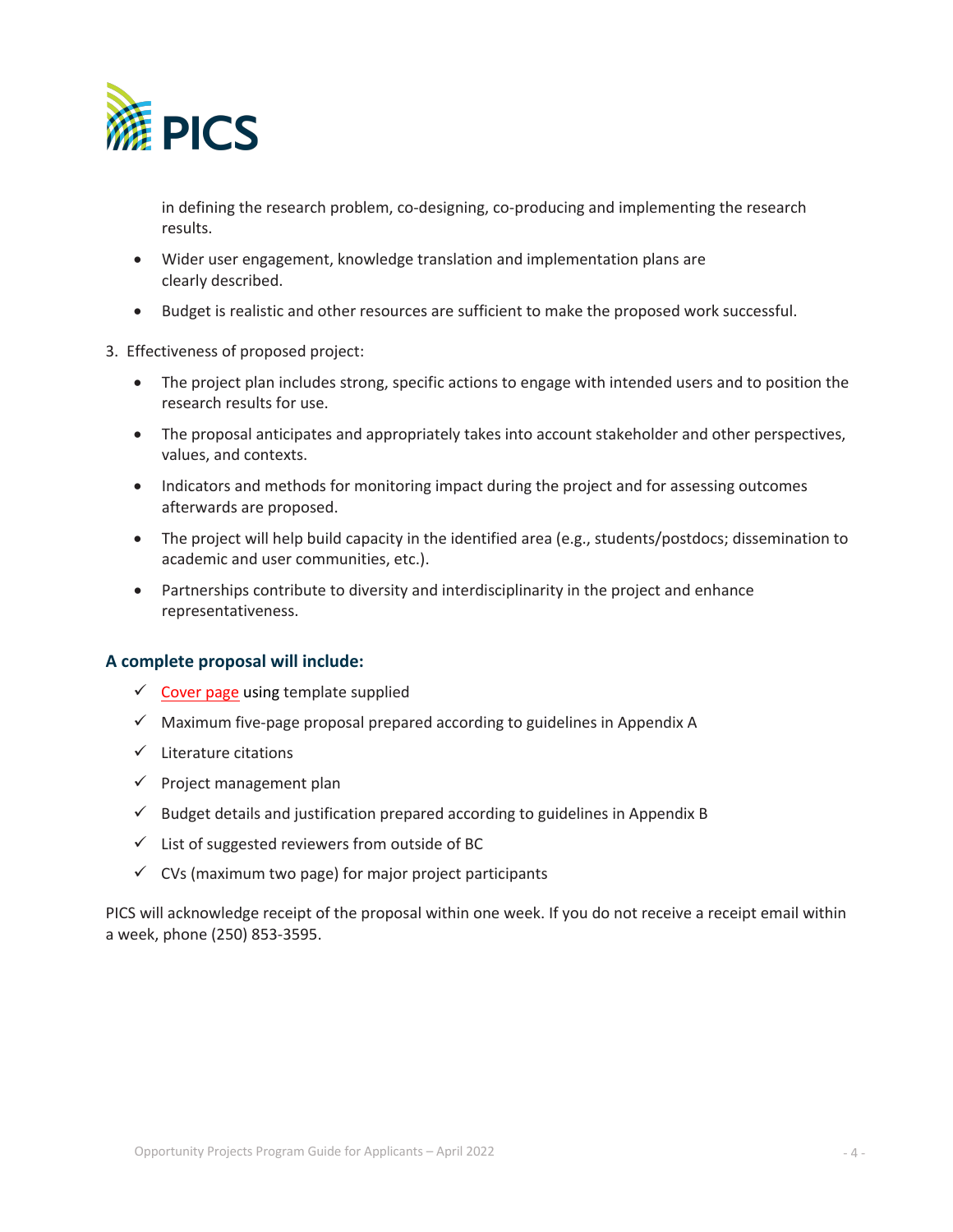

# **Appendix A: Required content and format of proposals**

The proposal should be submitted as a *single pdf file* and include the following components:

- 1. [Cover page](https://pics.uvic.ca/sites/default/files/PICS_OPPcoverpg_GEN2021.pdf) prepared using supplied template and signed by all research and solution seeker project partners.
- 2. Main body (maximum five pages, 11 pt. font and 2.5 cm margins). Required components and suggested length:
	- a. Objective of the project. Explain the motivating problems as well as the scale, scope and originality of the targeted solution (one page). The proposal should seek to address both an original research problem and an important solution-seeker problem.
	- b. Description of anticipated climate solution impacts and a proposal for how impacts will be measured and tracked (one page). Clearly state how the research results will be used by the solution seeker and what the anticipated impact will be.
	- c. Details of proposed research activities, work plan and timeline (two pages).
	- d. Plans for implementation of anticipated solution (one page).
- 3. Literature citations.
- 4. Proposed budget and justification, including description of each partner's contributions.
- 5. Project management plan including description of how the team will work together, schedule for partner meetings, project review.
- 6. Suggested reviewers' names and contact information. Reviewers must be from outside of BC. We require three reviewers for the research component and three reviewers from solution seeking communities (e.g., government, First Nations, business, or civil society). Reviewers should have no conflicts of interest with the applicants (see **Appendix D:** Reviewer conflict of interest).
- 7. Two-page CVs of all research and solution seeker project participants.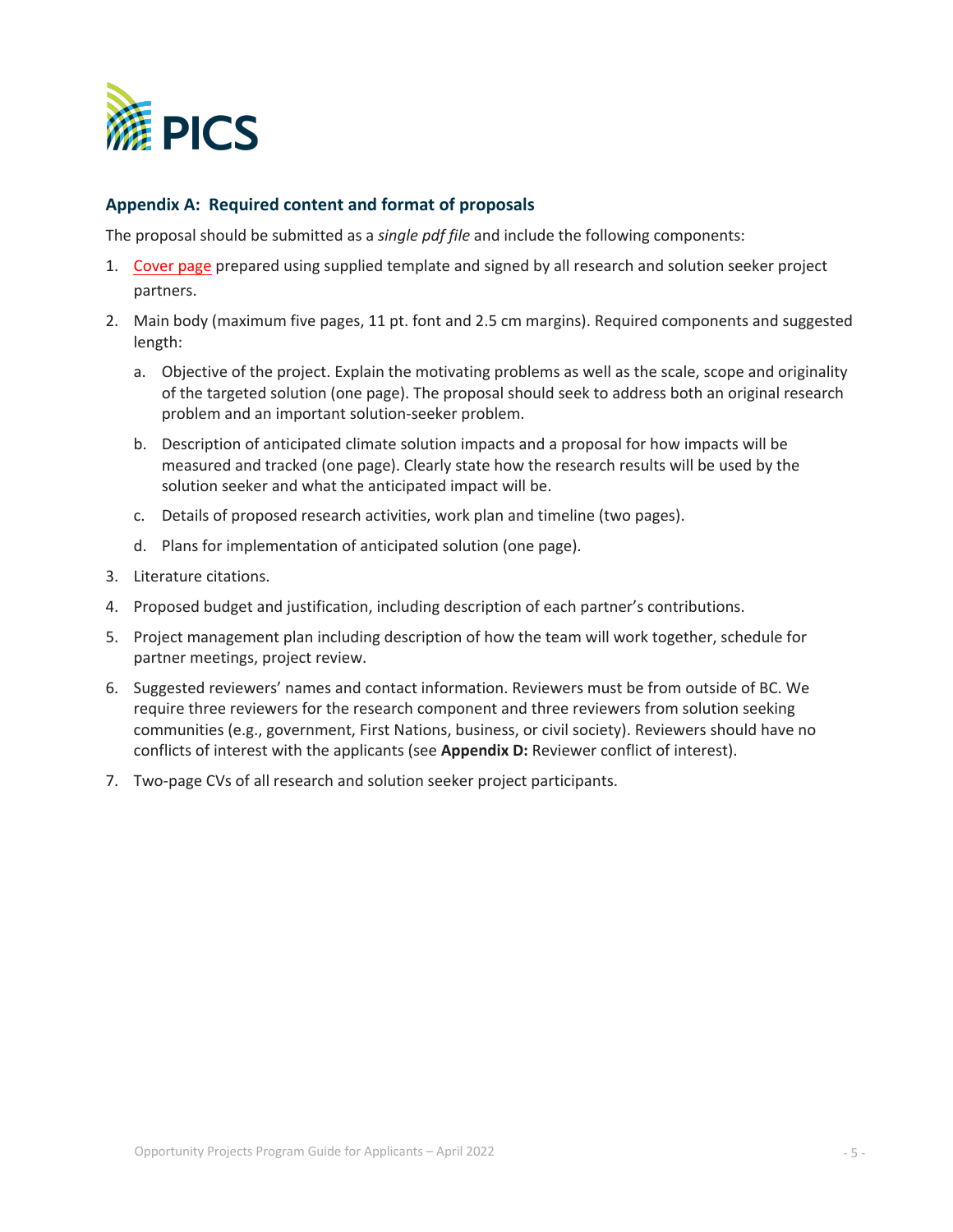

## **Appendix B: Proposed budget details**

Include a table with an annualized budget for the entire planned program.

Financial contributions from partner organizations are welcome but not required. Where appropriate, indicate partner contributions in the form of in-kind or financial contributions to the project. In situations where contributions do not take the form of auditable expenses, please list the nature of anticipated contributions (e.g. access to data, use of facilities, etc.) below the detailed budget table.

What PICS will fund under the Opportunity Projects Program:

- Financial support of graduate student stipends, and/or post-doctoral fellow salary (minimum 50 per cent of budget must be in this category) at one or more of the four PICS collaborating universities.
- Equipment, materials, supplies, as needed to conduct the research and mobilize the knowledge generated.
- Support for research associates or other research staff, incremental from current staffing.
- Costs associated with specialized software, costs associated with obtaining access to data.
- Travel, in particular for fieldwork, partner engagement, and knowledge mobilization.

What PICS will NOT fund under the Opportunity Projects Program:

- Staff costs for project administration.
- Hospitality.
- Capital equipment, furniture, space refurbishment or improvement.
- Indirect costs of research, i.e. overhead charges will not be paid as per the terms of the PICS endowment.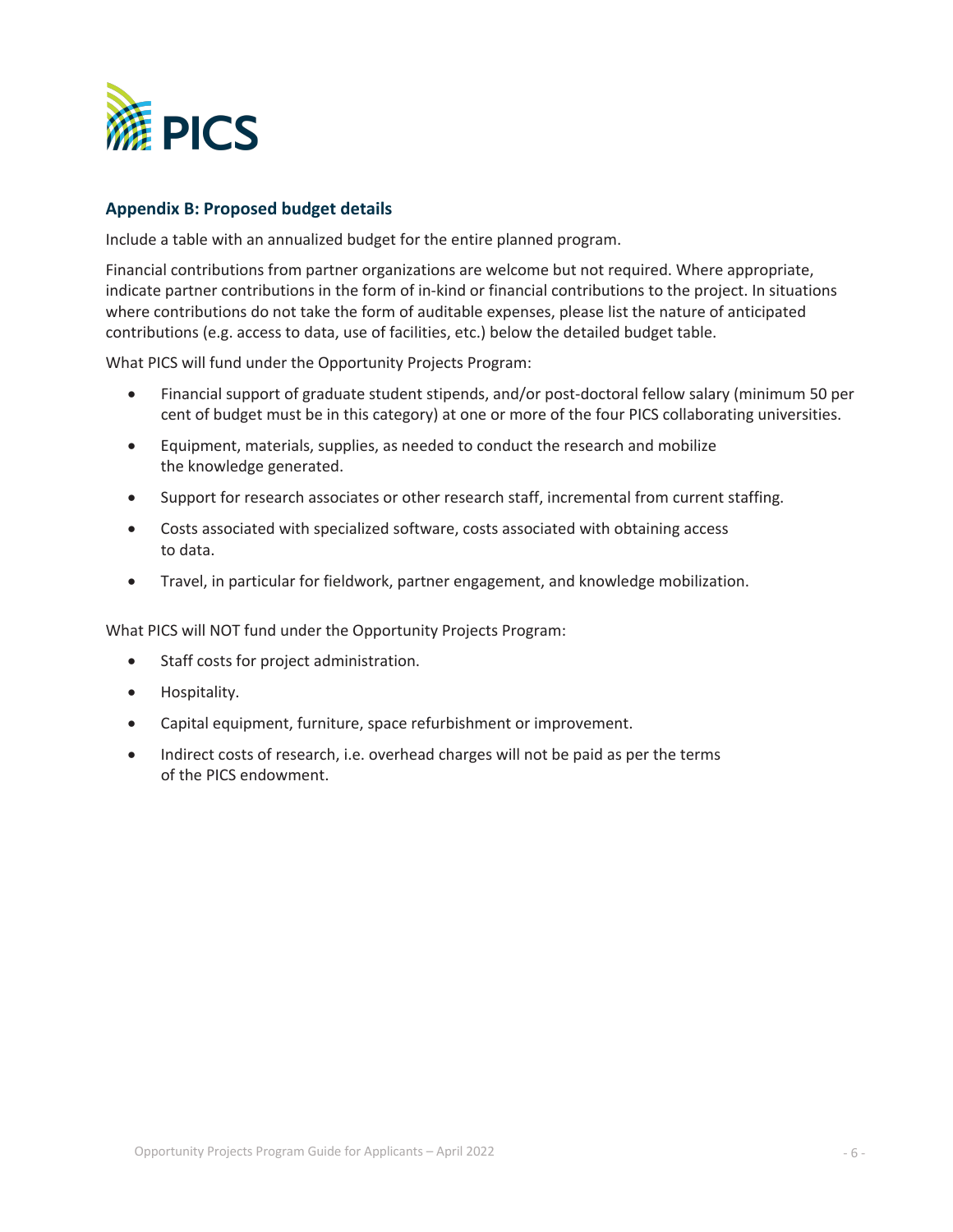

# **Appendix C: Terms of Reference**

#### **Project Funding**

Project funds will be transferred to the Principal Investigator's research institution semi-annually.

Unspent funds will not in general be allowed to be carried forward into future years. If exceptional circumstances merit carry forward, a written request and justification must be submitted to PICS at least 60 days prior to the end of the current project year for consideration by PICS.

Renewal of funding beyond the first year will be subject to an annual PICS progress review. If progress is unsatisfactory to PICS, funding may be reduced or withheld in the following year.

#### **Collaborative Engagement and Partner Roles**

Upon award of an Opportunity Project, PICS will become a partner with the project team and will work to facilitate effective collaboration among participants to maximize research impact. The PICS team will support this process through its networks, staff time, convening and communications capabilities. A PICS liaison will coordinate a project "kick-off" workshop, support project meetings, facilitate engagement with governments and industry, and track and report project impact.

Research and solution seeker partners must be committed to co-defining a suite of activities that will move the new research knowledge into the realm of implementation.

Solution seeker partners must be prepared to contribute significantly to the project in the form of not only regular engagement with the researchers but as appropriate through contributions such as data, equipment, resources for field studies, financial contributions, human resources, etc.

#### **Monthly Project Meetings**

To ensure effective collaboration, monthly meetings should be planned with PICS, the research team, and solution seeker partners. These tri-partner engagements should include discussion of research results, progress on project impact objectives, barriers to research and impact goals, communication products, and support needs, etc. An end-of-project meeting with all partners plus additional relevant stakeholders should be held before the end date of the project.

### **Kick-off Workshop**

A collaboratively designed kick-off workshop must be held within one month of the project start date. A key aim for this workshop is to set the stage and terms for project team (solution seeker, research partner and PICS) engagement for the duration of the project as well as facilitate discussion on impact pathways and progress indicators.

#### **Students**

Students and post-docs who are working on a PICS sponsored project will be acknowledged as PICS Scholars and will be invited to participate in PICS Scholar engagement activities. To facilitate this the PI will provide PICS with the names, contact information and research topic/title for students and postdoctoral fellows working on the funded project.

#### **Annual Reports**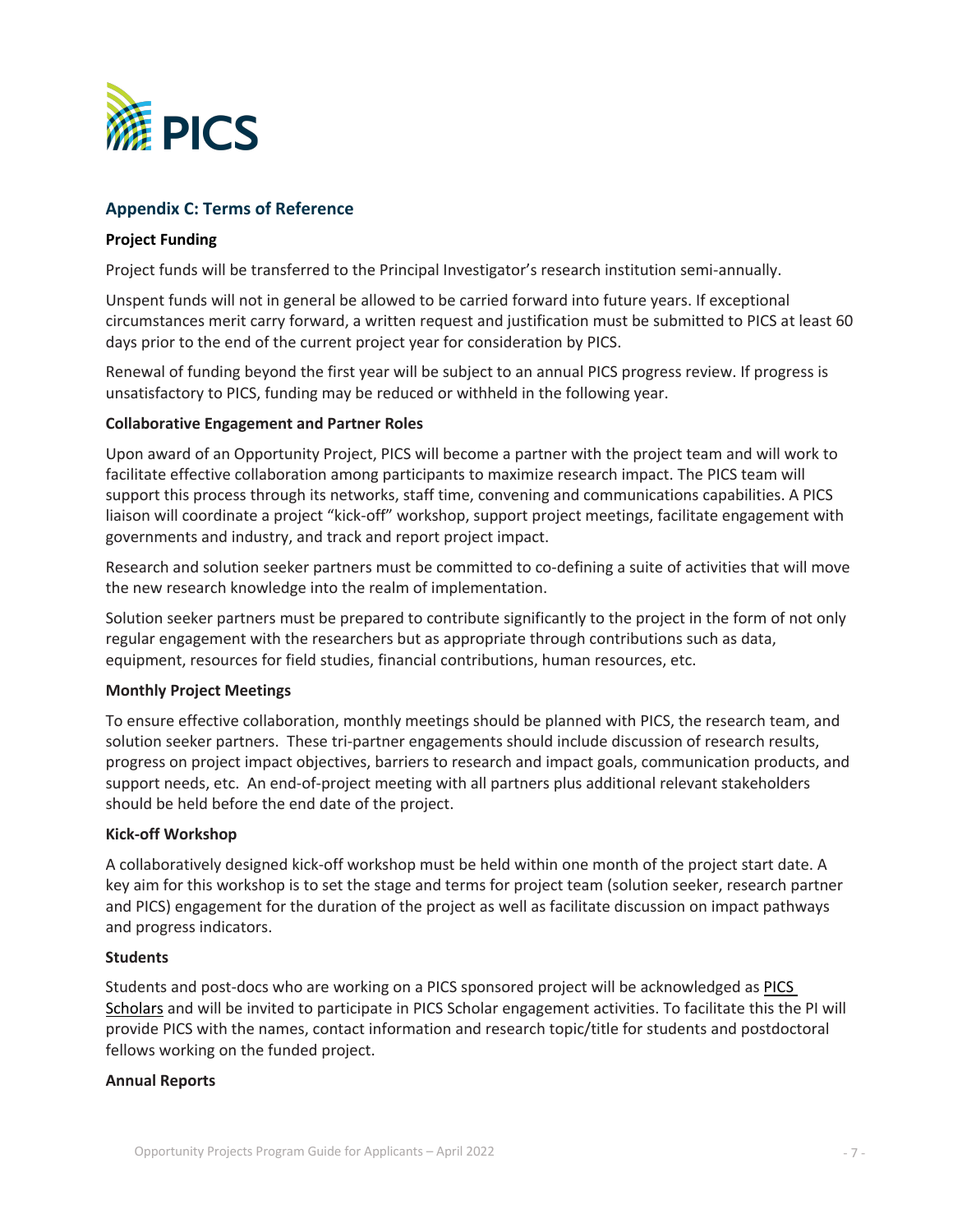

An annual report (~up to five pages of text plus graphics, publications list, financial report, etc.) will be submitted to PICS at least 60 days prior to the end of the current project year to allow for review and approval of subsequent year's funding.

## **PICS Acknowledgement**

Research partners will provide PICS with details of their publication plan upon submission of manuscripts and theses for review. This will ensure that PICS has sufficient lead time to work with authors to help publicize research contributions once they are published.

The project team will provide PICS with copies of documents, infographics, etc. for knowledge mobilization and engagement for PICS feedback and layout, editing and graphic design assistance as necessary. All such products will contain the PICS logo and follow the [PICS branding guidelines.](https://pics.uvic.ca/sites/default/files/PICS_Brand_Style_Guide_2020.pdf)

All project team members will acknowledge the support of PICS on all publications, documents, infographics, etc., activities and events related to the Opportunity Project.

**Author affiliation on publications:** Acknowledgement will be in the form of researchers identifying themselves as being affiliated with PICS in addition to their normal title, as described in the following example:

Author<sup>1</sup>, author<sup>2</sup>, and author<sup>3</sup>.

Example:

<sup>1</sup> Name, School of Environmental Studies and Pacific Institute for Climate Solutions, University of Victoria, Victoria, British Columbia, Canada.

 $2$  Name, Department of Biology, University of Manchester, Manchester, UK.

<sup>3</sup> Name, School of Resource and Environmental Management and Pacific Institute for Climate Solutions, Simon Fraser University, British Columbia, Canada.

**Acknowledgment of PICS financial support:** PICS shall be acknowledged within any published manuscript in a way compatible with the following example:

The authors acknowledge the Pacific Institute for Climate Solutions for funding this research under the PICS Opportunity Projects Program (Project # xxxxxx-xxxx).